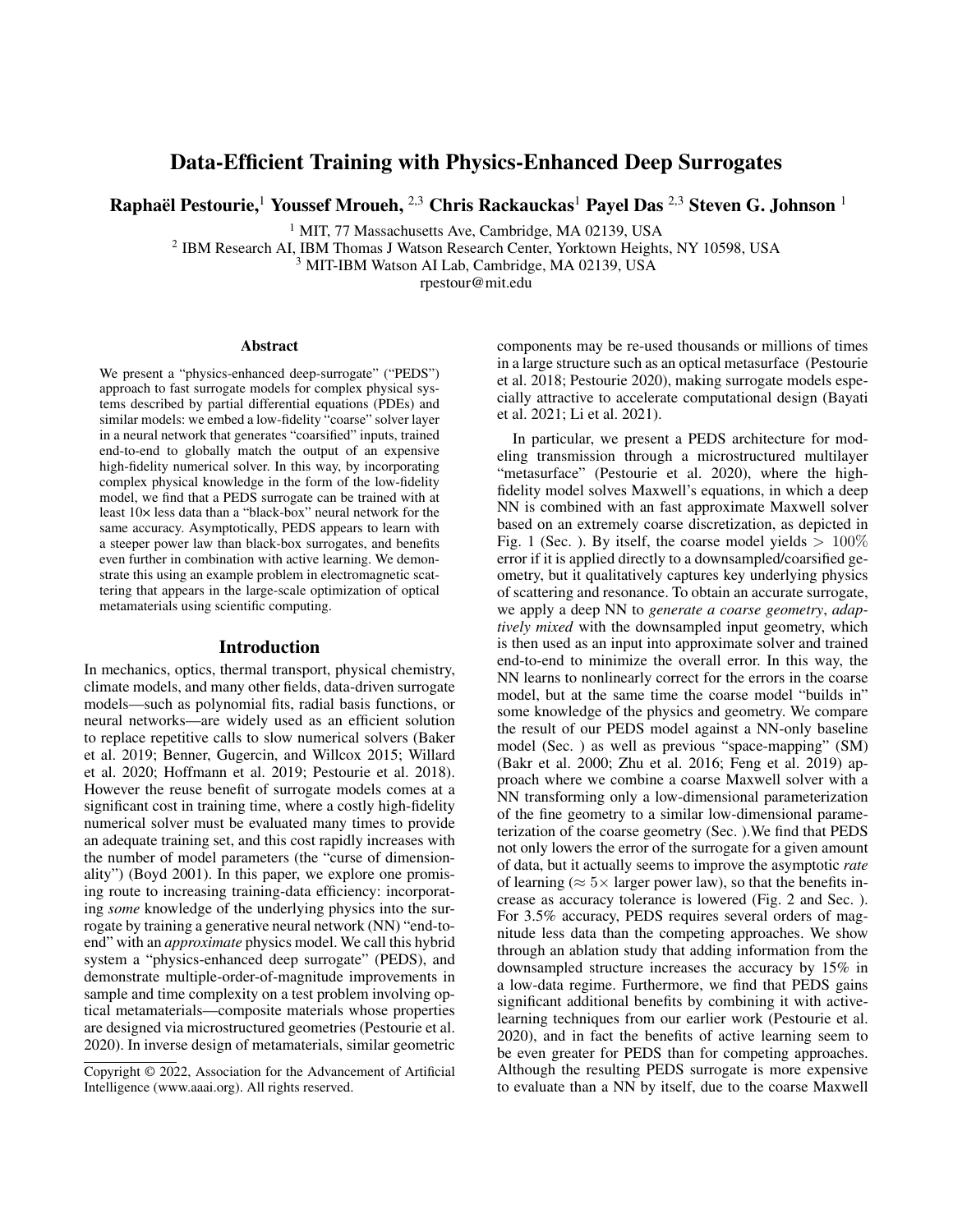solver, it is still much faster than the high-fidelity Maxwell solver (> 100 $\times$  in 2D, > 10<sup>4</sup> $\times$  in 3D). Furthermore, since our NN generates a coarsified version of the geometry, this output can be further examined to gain insight into the fundamental physical processes affecting the output.

PEDS should not be confused with physics-informed neural networks (PINNs), which solve the full PDE (imposed pointwise throughout the domain) for the entire PDE solution (*not* a surrogate for a finite set of outputs like the complex transmission) (Karniadakis et al. 2021; Lu et al. 2021b), and which do not employ any pre-existing solver; indeed, current PINNs tend to be slower than conventional "fine" PDE solvers (e.g. based on finite elements) (Shin, Darbon, and Karniadakis 2020), but offer potentially greater flexibility. Universal ordinary differential equations (UODEs) (Rackauckas et al. 2020) also tackle a different problem from PEDS: they identify unknown dynamics in an ODE by replacing the unknown terms with neural networks trained on data. In contrast to DeepONet (Lu et al. 2021a) and Fourier neural operators (Li et al. 2020), PEDS includes a numerical solver layer. Finally, in contrast to error correction techniques at the output level of the surrogate (Lu et al. 2020; Koziel, Bandler, and Madsen 2006), PEDS includes the solver in an end-to-end fashion during the training process.

### Results



Figure 1: Diagram of PEDS: (Main) from the geometry parameterization, the surrogate generates a coarse structure which is combined with a downsampled version of the geometry (in a pixel averaging sense) to be fed in a coarse solver for Maxwell's equations (symbolized by a cartoon picture of James Clerk Maxwell). (Inset) the training date is generated by solving more costly simulations directly on a fine solver (symbolized by a photograph of James Clerk Maxwell).

#### Physical model and solvers

Similarly to (Pestourie et al. 2020), our surrogate model predicts the complex transmission  $t^{fine}(p)$  of a 2D "metaatom" unit cell with a parameterized geometry  $p$ , which consists of ten layers of air holes with independent widths etched in a substrate (of dielectric constant  $\varepsilon = 2.1$  corresponding to silica), with periodic boundary conditions in  $x$  and outgoing radiation boundary conditions in the  $y$  direction and an incoming normal-incident planewave from below. In terms of the vacuum wavelength  $\lambda$  of the incident wave (for the largest  $\lambda$  considered below), the period in x is  $0.95\lambda$  and the total thickness is  $11\lambda$  (with hole heights of  $0.75\lambda$  and interstices of  $0.35\lambda$ ); the fact that the structure is several wavelengths in diameter causes the transmission  $t^{fine}(p)$  to be a complicated oscillatory function that makes the surrogate training challenging (Pestourie et al. 2020). (A "metasurface" consists of a collection of many of these meta-atoms, designed to perform some optical function such as focusing (Li et al. 2021). The full solution for a metasurface can be approximated in terms of the transmissions of individual periodic 'unit cells via a local periodic approximation (Pestourie et al. 2018).) A schematic unit cell with 3 holes is showed in Fig. 1, and an example 10-hole structure from the training set is shown in Fig. 2 (right).

Both the "fine" (high-fidelity) and "coarse" (lowfidelity) solvers in this paper employ finite-difference frequency-domain (FDFD) discretizations of Maxwell's equations (Champagne II, Berryman, and Buettner 2001), using perfectly matched layers (PMLs) (Sacks et al. 1995) to implement outgoing boundary conditions. FDFD essentially represents the geometry by a grid of discretized  $\varepsilon$  "pixels," which is some function fine( $p$ ) of the parameters (hole widths) p. (In particular, each pixel's  $\varepsilon$  is assigned to a subpixel average of the infinite-resolution structure, which both increases accuracy (Oskooi, Kottke, and Johnson 2009) and makes fine $(p)$  piecewise differentiable.)

An FDFD resolution of 40 pixels per wavelength is used as our "fine" solver, the source of our training data as indicated in Fig. 1 (inset). This resolution is typical for highfidelity solvers in electromagnetism, because it is comparable to the manufacturing accuracy in nanophotonics and hence suffices for practical metalens design (Li et al. 2021; Bayati et al. 2021) within fabrication uncertainty. (Sharp/ narrowband resonances can shift if one refines the resolution further, but the positions and the bandwidths of the resonances are accurate to within a few percent.) Each finesolver data point required  $\approx 1$  s (on a 3.5 GHz 6-Core Intel Xeon E5); an analogous simulation in 3D takes tens of minutes. Our PEDS surrogate (below) uses an FDFD solver at a coarser resolution of 10 pixels per wavelength, which is about  $100\times$  faster in 2D and  $> 10<sup>4</sup>\times$  faster in 3D, but has much worse accuracy; as quantified in Sec. , it differs from the fine solver's transmission by  $> 100\%$  on our test set.

The upfront cost of building the training dataset  $S =$  $\{(p_i, t_i^{fine}), i = 1...N\}$  is the most time-consuming part of developing a supervised surrogate model. By building some approximate "coarse" physics knowledge into the surrogate, we will show that PEDS greatly reduces the number  $N$  of expensive simulations, especially when combined with active learning.

#### PEDS

The PEDS surrogate model  $\tilde{t}(p)$  is shown schematically in Fig. 1, and is computed in the following stages ("layers"):

1. Given the parameters  $p$  of the geometry, a deep genera-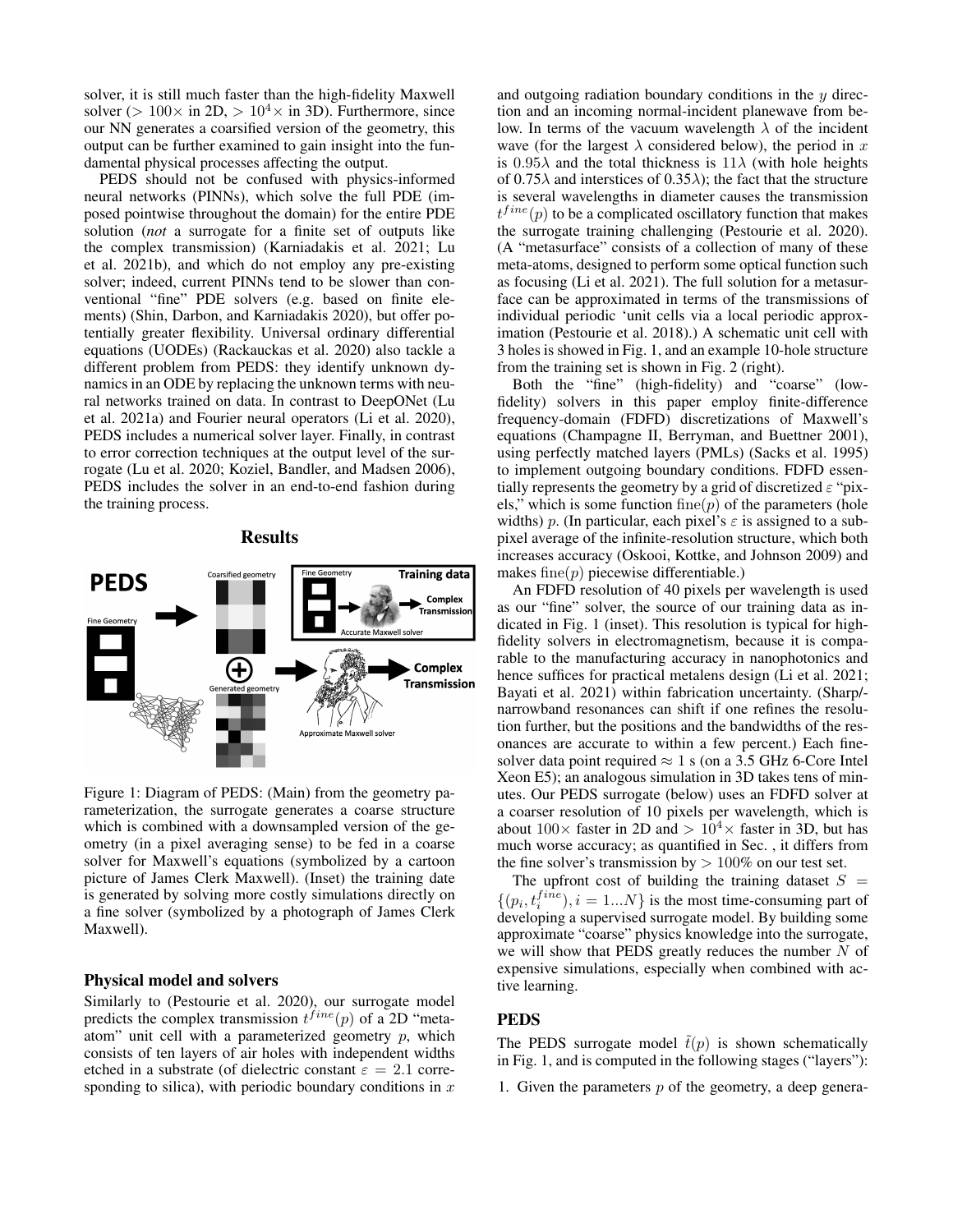tive NN model yields a grid of pixels describing a coarse FDFD geometry. We call this function generator $_{NN}(p)$ 

- 2. We also compute a coarse-grid downsampling (sub-pixel averaging) of the geometry, denoted  $\text{coarse}(p)$ , e.g. by downsampling fine( $p$ ).
- 3. We make a weighted combination  $G$  of the NNgenerated and downsampled geometries:  $G(p) = w$ . generator<sub>NN</sub> $(p) + (1 - w) \cdot \text{coarse}(p)$ , with a weight  $w \in [0, 1]$  (independent of p) sta that is another learned parameter.
- 4. If there are any additional constraints/symmetries that the physical problem imposes on the geometry, they can be applied as projections  $P[G]$ . (For example, in our metasurface problem we could average  $G$  with its mirror image to ensure that the generated structure is mirrorsymmetric like the exact structure.)
- 5. Finally, given  $G$ , we evaluate the coarse solver to obtain the complex transmission  $\tilde{t}(p) = t^{\text{coarse}}(P[G(p)]).$

In summary, the PEDS model is

$$
\tilde{t}(p) = t^{\text{coarse}} \left( P \left[ w \cdot \text{generator}_{\text{NN}}(p) + (1 - w) \cdot \text{coarse}(p) \right] \right)
$$
\n(1)

A basic PEDS training strategy could simply minimize the mean-square error  $\sum_{(p,t^{\text{fine}}) \in S} |\tilde{t}(p) - t^{\text{fine}}|^2$  (for a training set  $S$ ) with respect to the parameters of the NN and the weight  $w$ . In our case, we employ a more complicated loss function that allows us to easily incorporate active-learning strategies (Pestourie et al. 2020). We optimize the Gaussian negative log-likelihood of a Bayesian model (Lakshminarayanan, Pritzel, and Blundell 2016)

$$
- \sum_{\substack{(p_i, t_i^{fine}) \in S}} \log \mathcal{P}_{\Theta}(t_i^{fine} | p_i) \propto
$$

$$
\sum_{\substack{(p_i, t_i^{fine}) \in S}} \left[ \log \sigma(p_i) + \frac{(t_i^{fine} - \tilde{t}(p_i))^2}{2\sigma(p_i)^2} \right]
$$

where  $P_{\Theta}$  is a Gaussian likelihood parameterized by the model parameters Θ, and the heteroskedastic "standard deviation"  $\sigma(p) > 0$  is the output of another NN (trained along with our surrogate model). In practice, rather than examining the entire training set  $S$  at each training step, we follow the standard "batch" approach (Goodfellow, Bengio, and Courville 2016) of sampling a random subset of S and minimizing the expected loss with the Adam stochastic gradient-descent algorithm (Kingma and Ba 2014) (via the Flux.jl (Innes 2018b) software in the Julia language).

We train our model to predict the complex transmission for 3 frequencies, which are encoded with a one-hot encoding vector. The input of the model  $p$  is the concatenation of the 10 widths and the one-hot encoding of the frequency. The coarse solver is a layer of the PEDS model, which is trained end-to-end, so we must backpropagate its gradient  $\nabla_G t^{\text{coarse}}$  through the other layers to obtain the overall sensitivities of the loss function. This is accomplished efficiently using well-known "adjoint" methods (Molesky et al. 2018), which yield a vector-Jacobian product that is then automatically composed with the other layers using automatic

differentiation (AD) (via the Zygote.jl (Innes 2018a) software).

Static and dynamic training In this paper, we investigated two types of supervised end-to-end training, a static training which takes a training set sampled at random, and a dynamic Bayesian training where the training set is iteratively expanded using an active learning algorithm (Pestourie et al. 2020). Essentially, active learning attempts to sample training points where the model uncertainty is greatest, thereby reducing the number of costly training points that must be generated (by the fine solver). Our previous work on active learning reached more than an order of magnitude improvement in data efficiency for a black-box NN, and in this paper (Sec. below) we also substantial improvements from active learning for PEDS.

The active-learning algorithm iteratively builds a training set by filtering randomly generated points with respect to a trained measure of uncertainty (Pestourie et al. 2020). The hyperparameters of this algorithm are  $n_{\text{init}}$ , which is the number of points the surrogate models is initially trained with,  $T$ , the number of exploration iteration,  $M$  and  $K$ , which are such that  $M \times K$  points are randomly generated at each iteration and only  $K$  points with highest uncertainty  $\sigma(p)$  are explored, i.e. we run the expensive fine solver to get the PDE solutions of these points. We have trained surrogates as well as *ensemble* of 5 independent surrogates. We found that models optimizing the negative log-likelihood perform similarly to models optimizing the mean squared error in the case static training. This is not surprising, because the mean squared error is part of the negative log-likelihood objective.

SM baseline Our PEDS has similarities with input space mapping (SM) (Koziel, Cheng, and Bandler 2008), especially neural SM (Bakr et al. 2000) and coarse mesh/fine SM (Feng et al. 2019), where the input of a fine solver is mapped into the input of a coarse solver. However, SM uses the same parameterization  $p$  (e.g. the widths of the holes) for the fine solver and the coarse solver, whereas PEDS uses a much richer coarse-geometry input (a grid of material values, whose dimensionality is different in the coarse and fine geometries) and can therefore incorporate more geometric and physical inductive biases, such as symmetries and the downsampled structure. For comparison, we trained an input SM baseline model, which is a combination of neural and coarse mesh/fine mesh SM (Zhu et al. 2016; Feng et al. 2019). In this model, the NN is learning a mapping that creates modified geometry parameters  $p$  which are then fed to the coarse solver (see Sec. for implementation details). Since the coarsified parameterized geometry is implemented via sub-pixel averaging as described in Sec. , this function is differentiable, so the gradient can backpropagate all the way to the mapping NN.

### Accuracy and performance

We compared PEDS to a NN-only baseline (Sec. ) and an SM baseline. In Fig. 2, we show that PEDS clearly outperforms all other models when combined with active learning.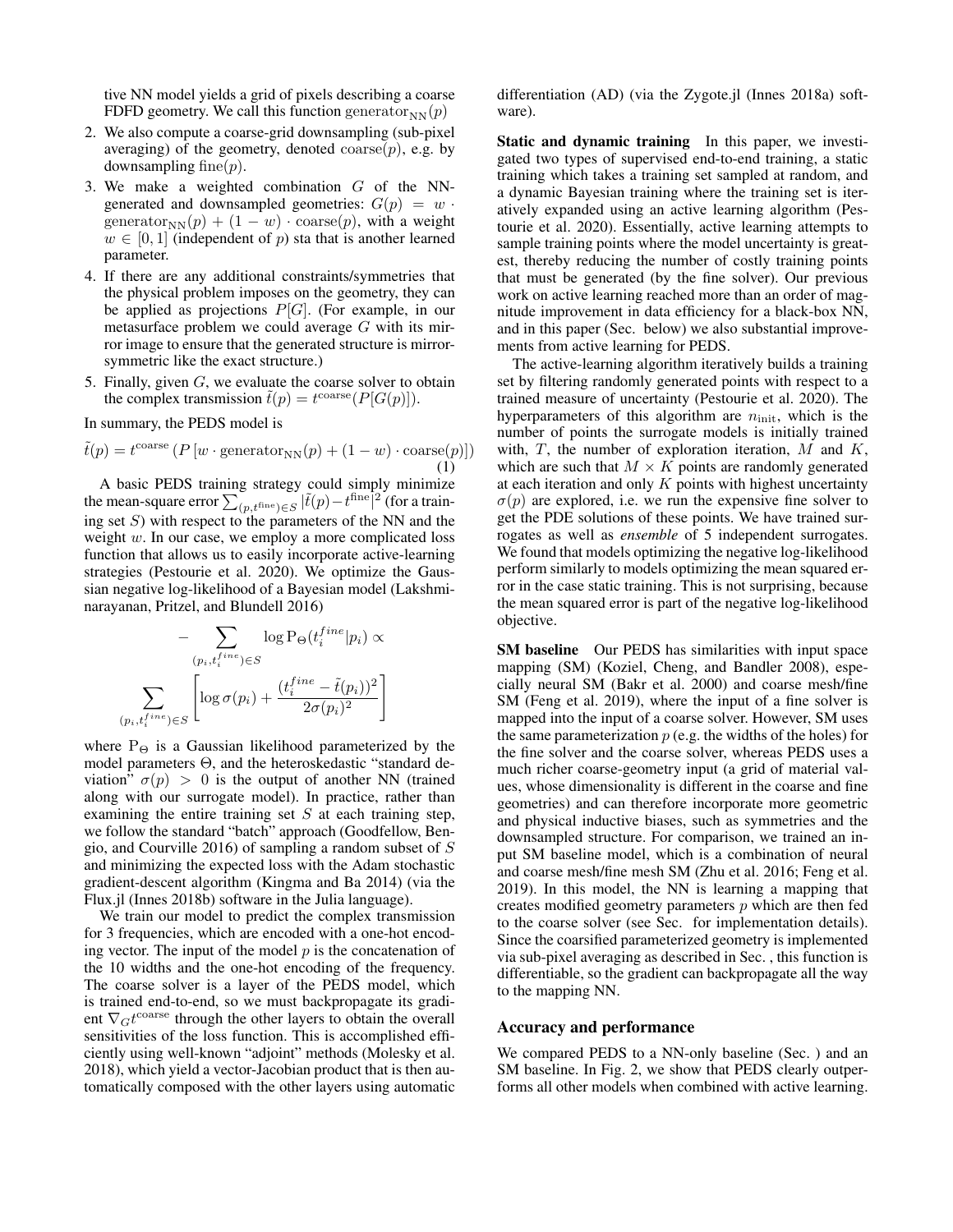

Figure 2: (Left) Fractional error (FE) on the test set: PEDS outperforms the other models significantly when combined with active learning (AL). SM performs poorly compared to PEDS and does not gain much accuracy from ensembling nor from active learning. (Right) Geometry of the unit cell of the surrogate model. Each of the 10 air holes have independent widths, the simulation is performed with periodic boundary conditions on the long sides, the incident light comes from the bottom and the complex transmission is measured at the top of the geometry.

In low-data regime, it is  $2.9 \times$  more accurate than the baseline. Asymptotically, in high-data regime, it converges to the true value with a power law exponent  $5\times$  better, with a slope of -0.5, in contrast to -0.1 for the baseline on the loglog plot. SM does not gain much accuracy from ensembling nor from active learning, and is even worse than the baseline NN. (We found that SM can perform comparably to the baseline NN if the coarse-solver resolution is doubled to 20, not shown here, at the expense of  $\approx 10\times$  more computational effort.)

From a data-efficiency perspective, the PEDS+AL solver achieves 20% accuracy on the test set with  $\approx 21 \times$  less data than the baseline NN,  $\approx 8 \times$  less data than the baseline NN with AL, and orders of magnitudes less data than space mapping (SM) with AL. Only PEDS+AL reaches 3.5% accuracy, but if we extrapolate the other curves it is clear that they would require at *least* two orders of magnitude more data to achieve similar accuracy.

Timing was compared on a 3.5 GHz 6-Core Intel Xeon E5. Evaluating the baseline (with an ensemble of neural networks) takes 500  $\mu s$ , while PEDS evaluates in 5 ms, which is about a ten times slower. However the fine solver is about a hundred times slower, evaluating at  $\approx 1s$ . In order to simulate the data set quickly, and without loss of generality, we showed results for PEDS in 2D. Although PEDS is already faster than the fine model by two orders of magnitude, this difference will be even starker for 3D simulations. The simulation of the equivalent structure in 3D evaluates in about 100 ms with the coarse model, and in 2462 s with the fine model. In this occurrence, PEDS would represent a speedup by at least four orders of magnitude. Moreover, as we discuss in Sec. , the general PEDS approach can be applied to a wide variety of "coarse physics" models, which can be chosen to have a wide range of performance benefits compared to a high-fidelity model.

In order to understand the effect of mixing the generated structure with a downsampled structure, we performed an ablation study on an AL ensemble model in the lowdata regime (1280 training points), with results given in Table 1. The edge cases of using only the downsampled structure with the coarse solver performs the worst (1.24 error), corresponding to  $w = 0.0$  in Eq. (1). Conversely, using the NN generator only, corresponding to  $w = 1.0$  in Eq. (1), is still about  $15\%$  worse (0.20 error) than using adaptive mixing  $0 < w < 1$ . Imposing mirror symmetry, via  $P[G] = (G + \text{mirror image})/2$  in Eq. (1), did not improve the accuracy of the model in this case (but is a useful option in general, since symmetry may have a larger effect on the physics in other applications).

| Generative model for coarse geometry | FE on test set |
|--------------------------------------|----------------|
| $w = 0.0$ (coarsified only)          | 1.24           |
| $w = 1.0$ (generator only)           | 0.20           |
| PEDS with symmetry                   | 0.18           |
| <b>PEDS</b>                          | 0.17           |

Table 1: Ablation study of PEDS with ensembling and active learning for 1280 training points, showing the impact of mixing generated and coarsified geometries, as well of as imposing symmetry.

### Discussion and outlook

The significance of the PEDS approach is that it can easily be applied to a wide variety of physical systems. It is common across many disciplines to have models at varying levels of fidelity, whether they simply differ in spatial resolution (as in this paper) or in the types of physical processes they incorporate. For example, in fluid mechanics the "coarse" model could be Stokes flow (neglecting inertia), while the "fine" model might be a full Navier–Stokes model (vastly more expensive to simulate) (Ferziger, Peric,´ and Street 2002), with generator NN correcting for the deficiencies of the simpler model.

In addition to applying the PEDS approach to additional physical systems, there are a number of other possible technical refinements. For example, one could easily extend the PEDS NN to take an image of the fine-structure geometry rather than its parameterization, perhaps employing convolutional neural networks to represent a translationindependent "coarsification." Another interesting direction might be to develop new "coarsified" physics models that admit ultra-fast solvers but are too inaccurate to be used *except* with PEDS; for instance, mapping Maxwell's equations in 3D onto a simpler (scalar-like) wave equation or mapping the materials into objects that admit especially efficient solvers (such as impedance surfaces (Pérez-Arancibia, Pestourie, and Johnson 2018) or compact objects for surfaceintegral equation methods (Jin 2015)).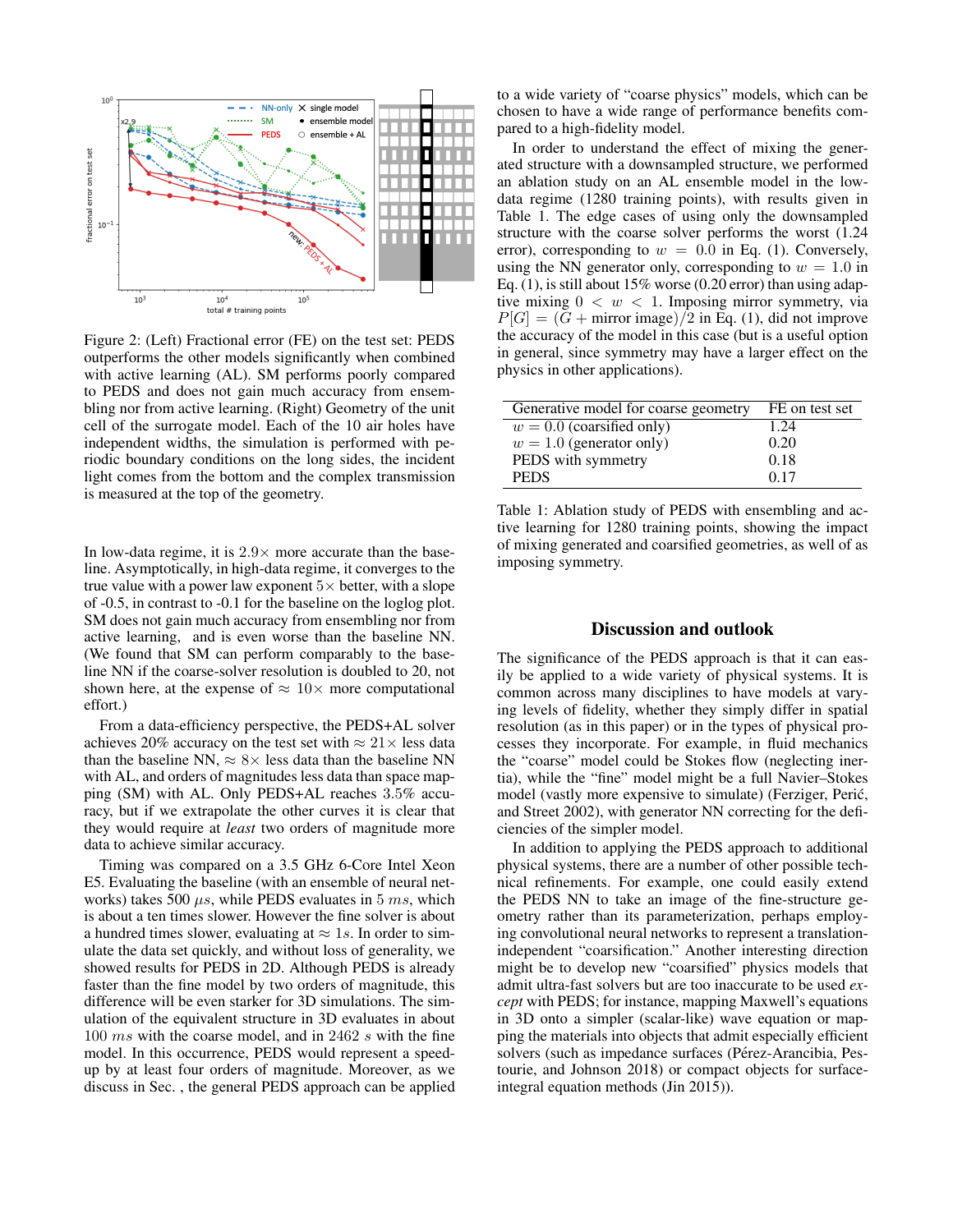## References

Baker, N.; Alexander, F.; Bremer, T.; Hagberg, A.; Kevrekidis, Y.; Najm, H.; Parashar, M.; Patra, A.; Sethian, J.; Wild, S.; et al. 2019. Workshop report on basic research needs for scientific machine learning: Core technologies for artificial intelligence. Technical report, USDOE Office of Science (SC), Washington, DC (United States).

Bakr, M. H.; Bandler, J. W.; Ismail, M. A.; Rayas-Sánchez, J. E.; and Zhang, Q.-J. 2000. Neural space-mapping optimization for EM-based design. *IEEE Transactions on Microwave Theory and Techniques*, 48(12): 2307–2315.

Bayati, E.; Pestourie, R.; Colburn, S.; Lin, Z.; Johnson, S. G.; and Majumdar, A. 2021. Inverse Designed Extended Depth of Focus Meta-Optics for Broadband Imaging in the Visible. *arXiv preprint arXiv:2105.00160*.

Benner, P.; Gugercin, S.; and Willcox, K. 2015. A survey of projection-based model reduction methods for parametric dynamical systems. *SIAM Review*, 57(4): 483–531.

Boyd, J. P. 2001. *Chebyshev and Fourier Spectral Methods, 2nd edn*. Dover Publications, Inc., Minoela.

Champagne II, N. J.; Berryman, J. G.; and Buettner, H. M. 2001. FDFD: A 3D finite-difference frequency-domain code for electromagnetic induction tomography. *Journal of Computational Physics*, 170(2): 830–848.

Feng, F.; Zhang, J.; Zhang, W.; Zhao, Z.; Jin, J.; and Zhang, Q.-J. 2019. Coarse-and fine-mesh space mapping for EM optimization incorporating mesh deformation. *IEEE Microwave and Wireless Components Letters*, 29(8): 510–512.

Ferziger, J. H.; Perić, M.; and Street, R. L. 2002. *Computational methods for fluid dynamics*, volume 3. Springer.

Goodfellow, I.; Bengio, Y.; and Courville, A. 2016. *Deep learning*. MIT press.

Hoffmann, J.; Bar-Sinai, Y.; Lee, L. M.; Andrejevic, J.; Mishra, S.; Rubinstein, S. M.; and Rycroft, C. H. 2019. Machine learning in a data-limited regime: Augmenting experiments with synthetic data uncovers order in crumpled sheets. *Science Advances*, 5(4): eaau6792.

Innes, M. 2018a. Don't unroll adjoint: Differentiating ssaform programs. *arXiv preprint arXiv:1810.07951*.

Innes, M. 2018b. Flux: Elegant Machine Learning with Julia. *Journal of Open Source Software*.

Jin, J.-M. 2015. *The finite element method in electromagnetics*. John Wiley & Sons.

Karniadakis, G. E.; Kevrekidis, I. G.; Lu, L.; Perdikaris, P.; Wang, S.; and Yang, L. 2021. Physics-informed machine learning. *Nature Reviews Physics*, 3(6): 422–440.

Kingma, D. P.; and Ba, J. 2014. Adam: A method for stochastic optimization. *arXiv preprint arXiv:1412.6980*.

Koziel, S.; Bandler, J. W.; and Madsen, K. 2006. A spacemapping framework for engineering optimization—Theory and implementation. *IEEE Transactions on Microwave Theory and Techniques*, 54(10): 3721–3730.

Koziel, S.; Cheng, Q. S.; and Bandler, J. W. 2008. Space mapping. *IEEE Microwave Magazine*, 9(6): 105–122.

Lakshminarayanan, B.; Pritzel, A.; and Blundell, C. 2016. Simple and scalable predictive uncertainty estimation using deep ensembles. *arXiv preprint arXiv:1612.01474*.

Li, Z.; Kovachki, N.; Azizzadenesheli, K.; Liu, B.; Bhattacharya, K.; Stuart, A.; and Anandkumar, A. 2020. Fourier neural operator for parametric partial differential equations. *arXiv preprint arXiv:2010.08895*.

Li, Z.; Pestourie, R.; Park, J.-S.; Huang, Y.-W.; Johnson, S. G.; and Capasso, F. 2021. Inverse design enables largescale high-performance meta-optics reshaping virtual reality. *arXiv preprint arXiv:2104.09702*.

Lu, L.; Dao, M.; Kumar, P.; Ramamurty, U.; Karniadakis, G. E.; and Suresh, S. 2020. Extraction of mechanical properties of materials through deep learning from instrumented indentation. *Proceedings of the National Academy of Sciences*, 117(13): 7052–7062.

Lu, L.; Jin, P.; Pang, G.; Zhang, Z.; and Karniadakis, G. E. 2021a. Learning nonlinear operators via DeepONet based on the universal approximation theorem of operators. *Nature Machine Intelligence*, 3(3): 218–229.

Lu, L.; Pestourie, R.; Yao, W.; Wang, Z.; Verdugo, F.; and Johnson, S. G. 2021b. Physics-informed neural networks with hard constraints for inverse design. *arXiv preprint arXiv:2102.04626*.

Molesky, S.; Lin, Z.; Piggott, A. Y.; Jin, W.; Vuckovic, J.; ´ and Rodriguez, A. W. 2018. Inverse design in nanophotonics. *Nature Photonics*, 12(11): 659–670.

Oskooi, A. F.; Kottke, C.; and Johnson, S. G. 2009. Accurate finite-difference time-domain simulation of anisotropic media by subpixel smoothing. *Optics letters*, 34(18): 2778– 2780.

Pérez-Arancibia, C.; Pestourie, R.; and Johnson, S. G. 2018. Sideways adiabaticity: beyond ray optics for slowly varying metasurfaces. *Optics express*, 26(23): 30202–30230.

Pestourie, R. 2020. *Assume Your Neighbor is Your Equal: Inverse Design in Nanophotonics*. Ph.D. thesis, Harvard University.

Pestourie, R.; Mroueh, Y.; Nguyen, T. V.; Das, P.; and Johnson, S. G. 2020. Active learning of deep surrogates for PDEs: application to metasurface design. *npj Computational Materials*, 6(1): 1–7.

Pestourie, R.; Pérez-Arancibia, C.; Lin, Z.; Shin, W.; Capasso, F.; and Johnson, S. G. 2018. Inverse design of largearea metasurfaces. *Optics Express*, 26(26): 33732–33747.

Rackauckas, C.; Ma, Y.; Martensen, J.; Warner, C.; Zubov, K.; Supekar, R.; Skinner, D.; Ramadhan, A.; and Edelman, A. 2020. Universal differential equations for scientific machine learning. *arXiv preprint arXiv:2001.04385*.

Sacks, Z. S.; Kingsland, D. M.; Lee, R.; and Lee, J.-F. 1995. A perfectly matched anisotropic absorber for use as an absorbing boundary condition. *IEEE transactions on Antennas and Propagation*, 43(12): 1460–1463.

Shin, Y.; Darbon, J.; and Karniadakis, G. E. 2020. On the convergence of physics informed neural networks for linear second-order elliptic and parabolic type PDEs. *arXiv preprint arXiv:2004.01806*.